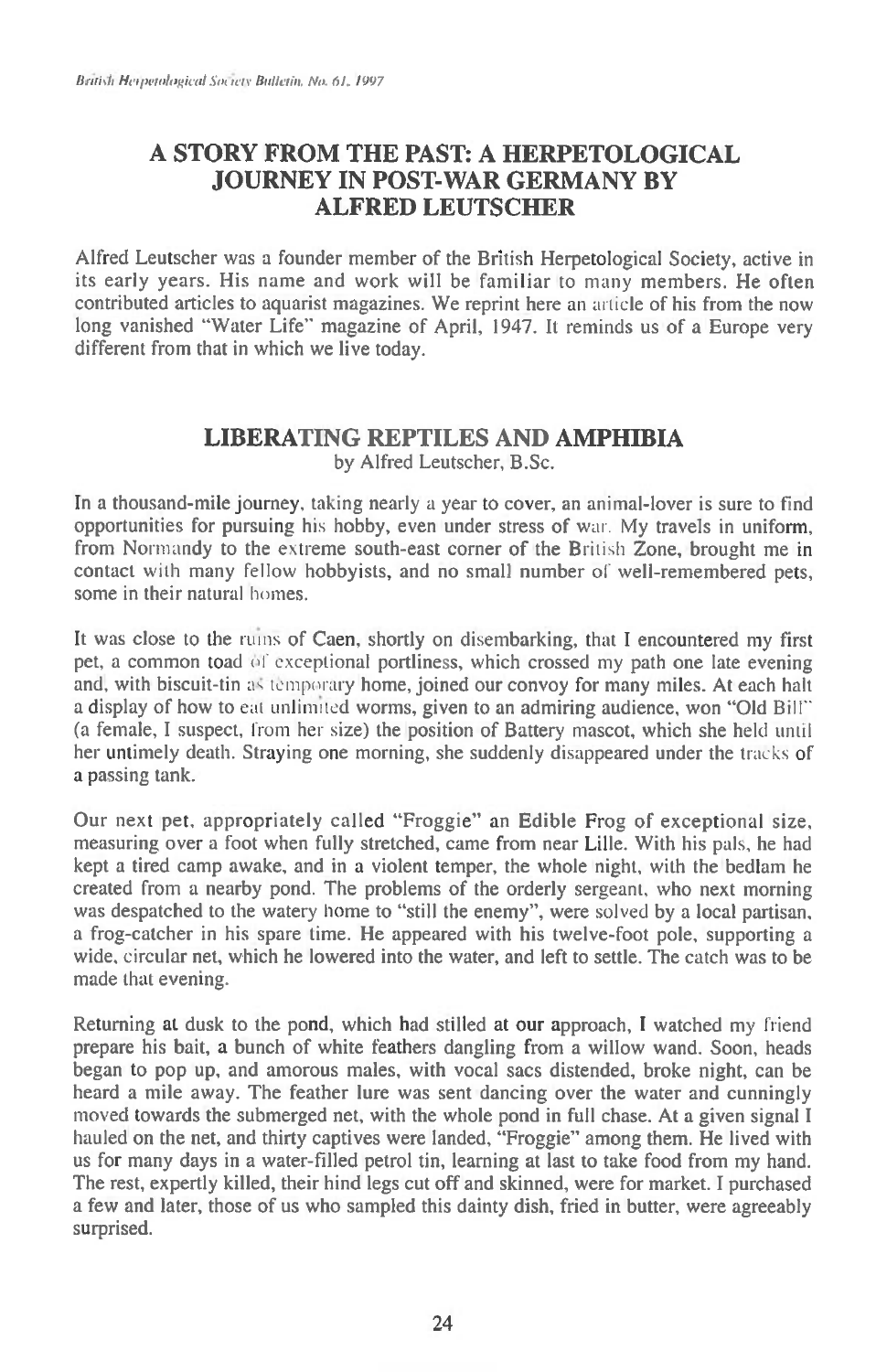Winter saw us in the V raids of Antwerp, where, in quieter moments, I cemented friendship with my host's son, an ardent aquarist and "frogman." The hobby, he told me, was as popular to many Belgians as the national sports of archery and pigeon racing. His collection included tree-frogs from the Ardennes, which lived in a fernery, a usual recess to an Antwerp living-room, and a tropical community tank, close to the ever-lit stove.

In the Spring of 1945 we moved across the Scheldt, and into Holland. In the familiar surrounding of sand-dunes, which form a natural sea-barrier to the Dutch coast, I rediscovered the sand-lizard. The nine-inch long males, resplendent in courtship dress, were a pleasure to watch; a welcome diversion from more serious work of mineclearance.

In the coniferous belt behind the dunes, planted to restrict the movement of shifting sand, the Natterjack toad was found, very active by day as it ran over the sand tracks of our lorries, more like a mouse than a toad. After a cold spell, I discovered many sand burrows under the firs, in which these toads were safely sheltered from the biting wind.

A short leave to Amsterdam in early summer and a reunion with some relatives resulted in a visit to the Artis, or Zoo. Reptile and Amphibian stock was poor. Poison snakes, as in London, had been destroyed, larger reptiles could no longer be fed, and some, I understood, had helped to sustain a starving population during the previous winter. I left "Froggie" as an offering.

Crossing the Rhine into Germany shortly after, I knew that, whatever my reactions toward the people, I should meet sincere and keen enthusiasts in a mutual hobby. In fish breeding, at least, Germany has led the way in Europe. In a Hamburg suburb a German employee, attached to our unit, showed me his collection — five species of newt, a pair of Fire-bellied Toads, the curious 01m, both Alpine and Spotted Salamanders, and a young Alligator. These, like his family, had lived underground for the most part of the previous year. He told me of Hamburg's many clubs, keen members and public shows, and when I mentioned "water life" said he had heard of our paper. I scoured the ruined city for animal shops, but could find only one, where rabbits, now a vital food commodity. had replaced a once flourishing fish and reptile trade.

The conspicuous yellow and black markings of Salamanders are referred to as warning coloration, and natural enemies learn to avoid them. The milky fluid secreted from glands in the skin is highly unpleasant and poisonous to some animals. In experiments performed with a grass snake, hedgehog and dog I found the Salamander safe from attack. Although viewed with suspicion it is quite safe to handle, but contact with the eyes and mouth should be avoided. We found both spotted and striped forms of *S. salamandra* together with gilled tadpole stages. The adults are not so aquatic as other tailed amphibians, entering water merely to produce their living young. *S. atra,* a smaller and black species, is found in Alpine districts. The limited number of young produced have lungs from birth.

Late summer, in the Hanover district, the Sand Lizard again appeared, a hundred miles from the sea, and it was a common sight for human and lizard to sunbathe together in a sandy woodland, where we lazed and swam. In the lake I found my first Alpine newt. The name seemed misleading, as we were only fifty feet up, but later, in higher districts, I was to see many more.